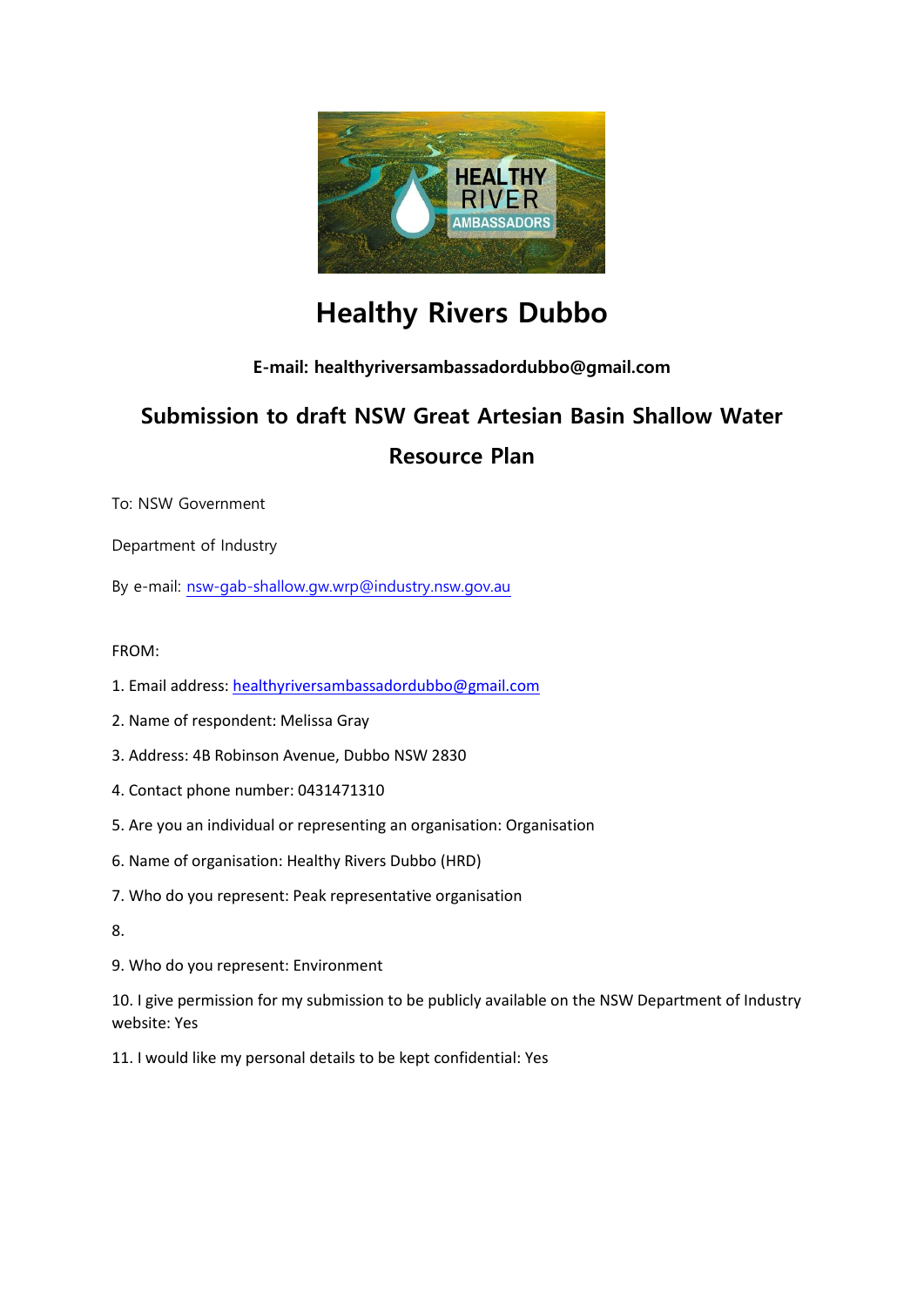# **Draft NSW Great Artesian Basin Shallow Water Resource Plan**

## **12. Water resource plan – main body**

HRD is concerned that the draft WSP states that 'The concurrence of the Minister for Environment and Energy was obtained prior to the making of this Plan.' This may be an interpretation issue but raises the question about the process of obtaining concurrence as required under the NSW Water Management Act 2000

HRD supports the broad environmental objective of the NSW Gab Shallow Groundwater Sources WSP to protect the condition of the groundwater sources and their groundwater dependent ecosystems over the term of the plan.

This support includes the targeted objective to protect the extent and condition of high priority groundwater-dependent ecosystems that rely on the groundwater sources. Also to protect the structural integrity of the aquifers.

We note that there is no targeted objective to improve salinity levels in the groundwater source. This should be included.

The performance measures need to include the maintenance of the structural integrity.

A targeted objective to contribute to the maintenance of the structural integrity of the aquifer and improved salinity levels should also be included in the economic, social and cultural objectives.

# **Chapter 1: introduction**

# **13. Consultation**.

Of the fifteen First Nations groups who have country with the WRP area, only two groups – The Gomeroi and The Ngemba were consulted. Given this significant lack of consultation, this WRP should not yet be on display.

HRD has very low confidence that the NSW government has represented itself respectfully and appropriately with First Nations in relation to use of water from the GAB Shallow resource.

## **14.**

# **Chapter 3: risks to water resources**

## **16. Risks:**

Under this proposed water resource plan (WRP), high priority groundwater dependent ecosystems (GDEs) relying on this groundwater source are at considerable risk.

If extraction is developed up to the levels of the Sustainable Diversion Limit (SDL) / Long Term Average Annual Extraction Limit (LTAAEL) proposed in this draft water sharing plan (WSP), the risks to the groundwater source and its dependent ecological values will be very high.

Under these proposed new rules, standardised distance rules for water supply access, and a reduction in protection for aquifer recharge will cause a 'net' reduction in planned environmental water and will increase the risk of a reduction to water quality.

SECTION 4.3 RISKS TO STRUCTURAL INTEGRITY OF THE GROUNDWATER SYSTEM there is a Not-Tolerable risk to the NSW Border Rivers Alluvium Border Rivers upstream of Keetah Bridge resource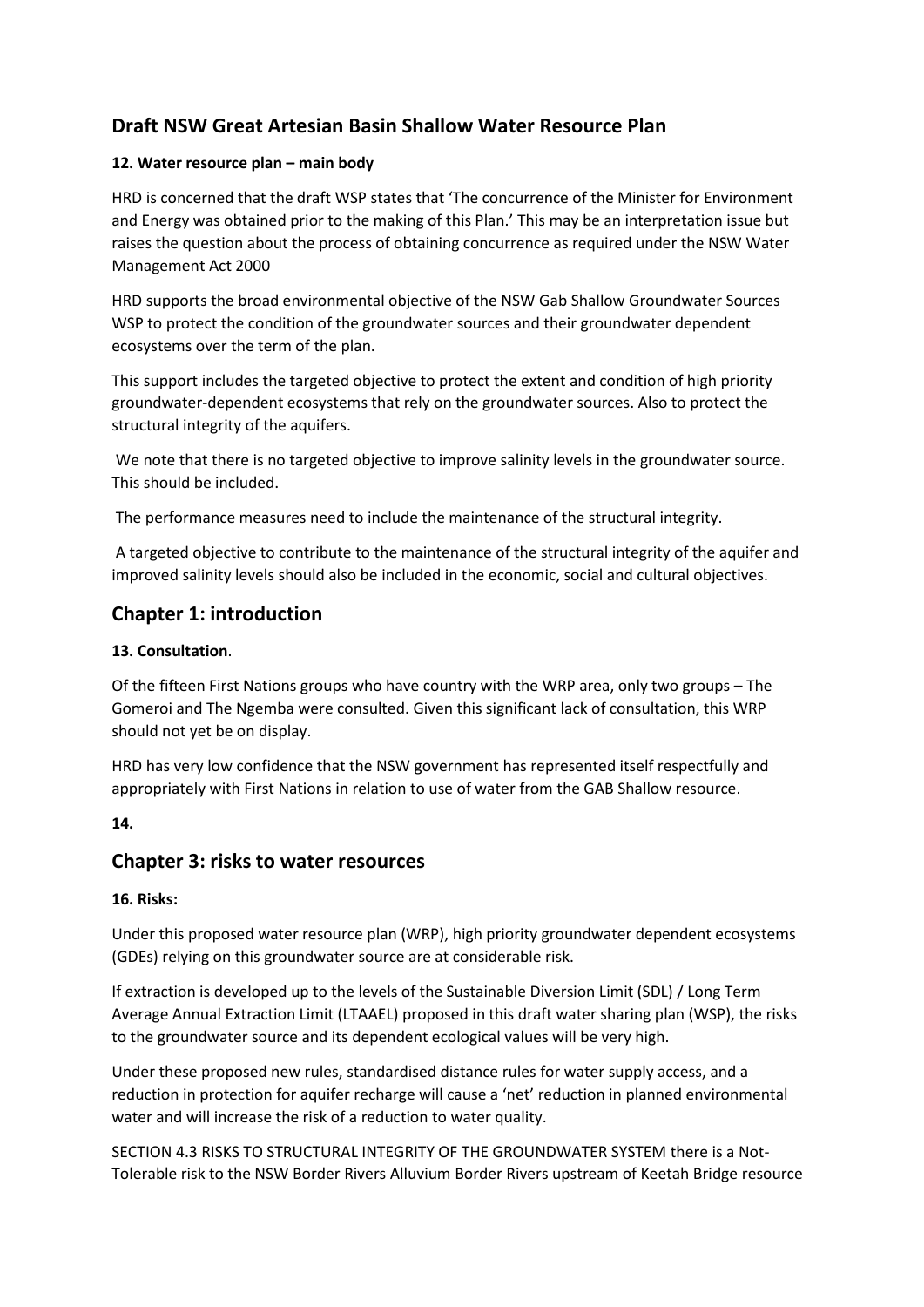source to the structural integrity of the system, more direct steps need to be outlined that lead to a considerable and immediate reduction of allowable take in this source.

SECTION 4.5 RISK OF LOCAL DRAWDOWN REDUCING GROUNDWATER ACCESS BY CONSUMPTIVE USERS there is a Not-Tolerable risk to the NSW Border Rivers Alluvium Border Rivers upstream of Keetah Bridge resource, more direct steps need to be outlined that lead to a considerable and immediate reduction of allowable take in this source.

SECTION 5.3 RISK OF CLIMATE CHANGE REDUCING RECHARGE AND GROUNDWATER AVAILABILITY there is a Not-Tolerable risk to the NSW Border Rivers Alluvium upstream of Keetah Bridge resource, HRD is very concerned that the allowable take in this resource area be immediately reduced.

There hasn't been much work done on the risks of climate change to groundwater sources globally. HRD feels a more conservative approach to calculating allowable take volumes is warranted. "Climate processes influence groundwater patterns in a complex way, with a number of direct and indirect effects." 1

SECTION 5.4 RISK OF GROWTH IN BASIC LANDHOLDER RIGHTS REDUCING GROUNDWATER AVAILABILITY all areas report no-tolerable risks due to the growth in BLR take. HRD considers that this should be of serious concern to the NSW Government, and that strong methods of measuring and controlling BLR take must be implemented.

SECTION 5.5 RISK OF GROWTH IN LOCAL WATER UTILITIES REDUCING GROUNDWATER AVAILABILITY there is a Not-Tolerable risk to the NSW Border Rivers Alluvium upstream of Keetah Bridge resource, HRD is very concerned that the allowable take in this resource area be immediately reduced.

SECTION 5.6 RISK OF INCREASES IN IRRIGATION EFFICIENCY AND IMPROVED WATER DELIVERY REDUCING RECHARGE there is a HIGH Not-Tolerable risk to the NSW Border Rivers Alluvium upstream of Keetah Bridge resource, HRD is very concerned that the allowable take in this resource area be immediately reduced.

SECTION 6.3 RISK OF GROUNDWATER EXTRACTION CAUSING LOCAL DRAWDOWN (GROUNDWATER-DEPENDENT ECOSYSTEMS) there is a Not-Tolerable risk to the NSW Border Rivers Alluvium upstream of Keetah Bridge resource, HRD is very concerned that the allowable take in this resource area be immediately reduced.

The risk assessment identifies a medium risk to GDEs in the Surat resource unit. This unit has the highest number of water licences in the WRP area. HRD considers the potential for development under the proposed changes in the WRP would constitute a considerably larger threat to GDE's.

The strategies for managing risk will not be enough to reduce existing risk, and mitigate potential risk, in the opinion of HRD. We would prefer to see a reduction in the SDL.

SECTION 6.3 RISK OF GROUNDWATER EXTRACTION CAUSING LOCAL DRAWDOWN (INSTREAM ECOLOGICAL VALUES) there is a Not-Tolerable risk to the NSW Border Rivers Tributary Alluvium Macintyre Alluvium resource, such is risk that already exists will only get higher (higher than nottolerable), if the proposed changes to the standardisation if minimum distance rules for supply works are implemented.

 $\overline{a}$ 

<sup>&</sup>lt;sup>1</sup> Climate change impacts on groundwater and dependent ecosystems [http://www.graphicnetwork.net/wp-content/uploads/2014/09/Klove\\_etal\\_2013\\_JoH.pdf](http://www.graphicnetwork.net/wp-content/uploads/2014/09/Klove_etal_2013_JoH.pdf)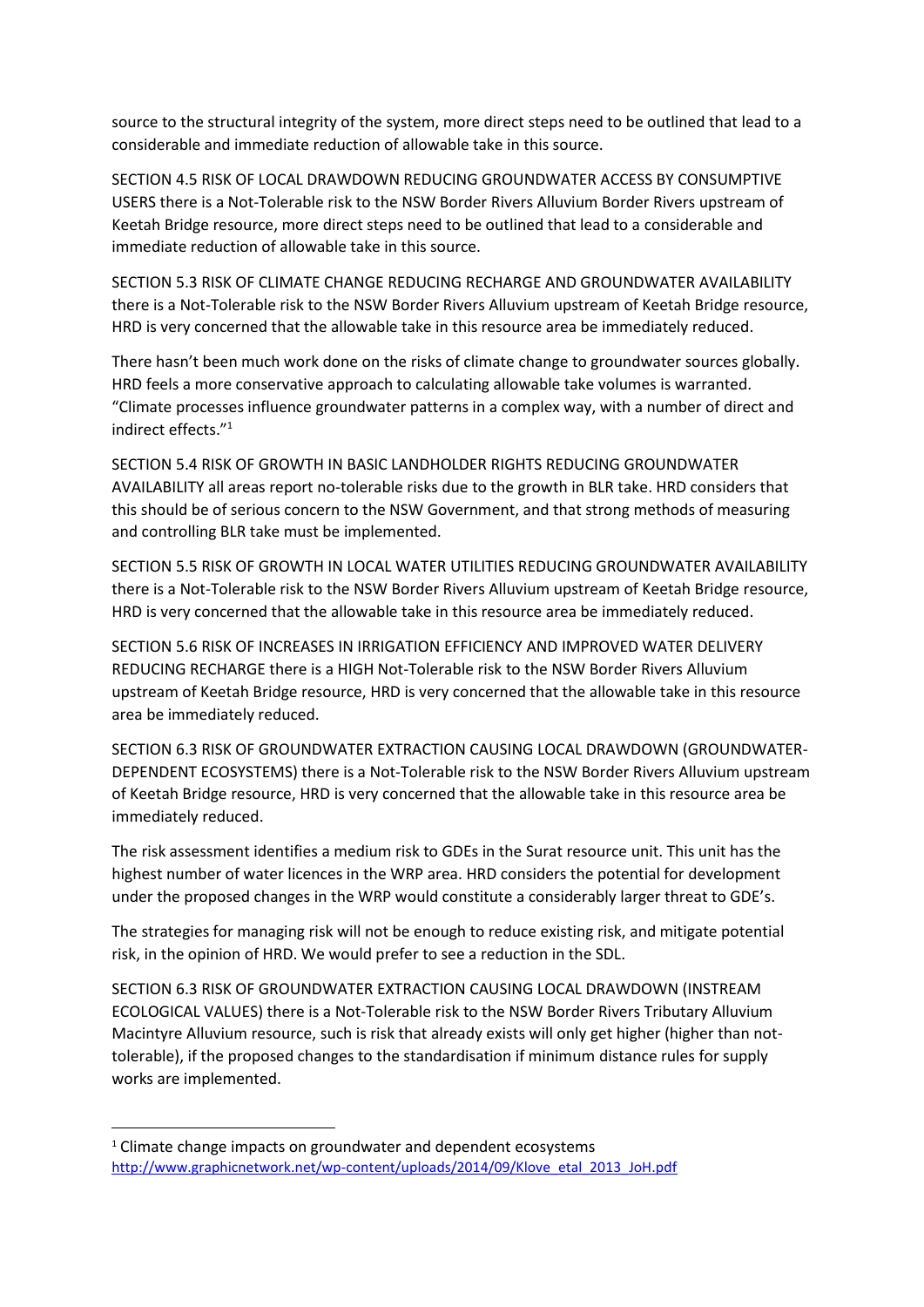SECTION 6.5 RISK OF CLIMATE CHANGE REDUCING RECHARGE AND GROUNDWATER AVAILABILITY (INSTREAM ECOLOGICAL VALUES) There is a not-tolerable risk in the NSW Border Rivers Tributary Alluvium Macintyre Alluvium groundwater source. HRD is concerned that the risk management strategy applied "*Protect the environment and water users from changes in water availability attributable to climate change."* is not really a strategy at all.

## **17. Strategies to manage risks:**

# *Limit total water extraction (basic rights and groundwater take) within each groundwater source/SDL resources unit to predetermined sustainable levels.*

HRD considers the SDL and LTAAEL are far too high in this groundwater source, and have no relationship to the historic level of take or current entitlements. While this strategy in itself is acceptable, if the predetermined sustainable level is not actually sustainable, then the strategy will not work.

## *Manage the location and rate of groundwater extraction at a local scale within water sources and SDL management units to prevent or manage localised drawdown related impacts.*

More of an aspiration than a strategy, especially given the proposed extension from 3 years to 5 years of the calculation of compliance to the LTAAEL.

#### *Monitor groundwater resources and dependent ecosystems.*

This strategy to manage risk appears in every risk assessment table. Yes it is important to monitor groundwater resource – however in itself it is not an action that reduces risks. Monitoring should be a given, it's the responses to changes in groundwater resources that are important, and are not well documented in this risk assessment given that a lot of risks have only this strategy applied to them.

There is a serious conflict between this strategy to manage risk and the proposed change to the WSP that seeks to increase in time period for calculating LTAAEL compliance. HRD strongly disagrees to the proposed increase to the time period over which compliance with the LTAAEL is assessed from three years to five years. Given the heavy reliance on this particular 'strategy' to manage risk, reducing the frequency of compliance checks to the LTAAEL is counter intuitive, and does not foster public confidence in the Department's commitment to improving water management in the Basin.

#### *Limit interference between bores*

This is an aspirational strategy, there's no plan for how to achieve this objective.

## *Implement the WQMP for the WRP area*

As a strategy, HRD supports implementing the Water Quality Management Plan (WQMP) for the WRP area.

We are encouraged that the WQMP aims to provide a framework to protect, enhance and restore water quality that is fit for purpose for a range of outcomes that:

- Fulfil First Nation peoples spiritual, cultural, customary and economic values
- Protect and improve ecological processes and healthy aquatic ecosystems
- Provide essential and recreational amenities for rural communities
- Assist agriculture and industry to be productive and profitable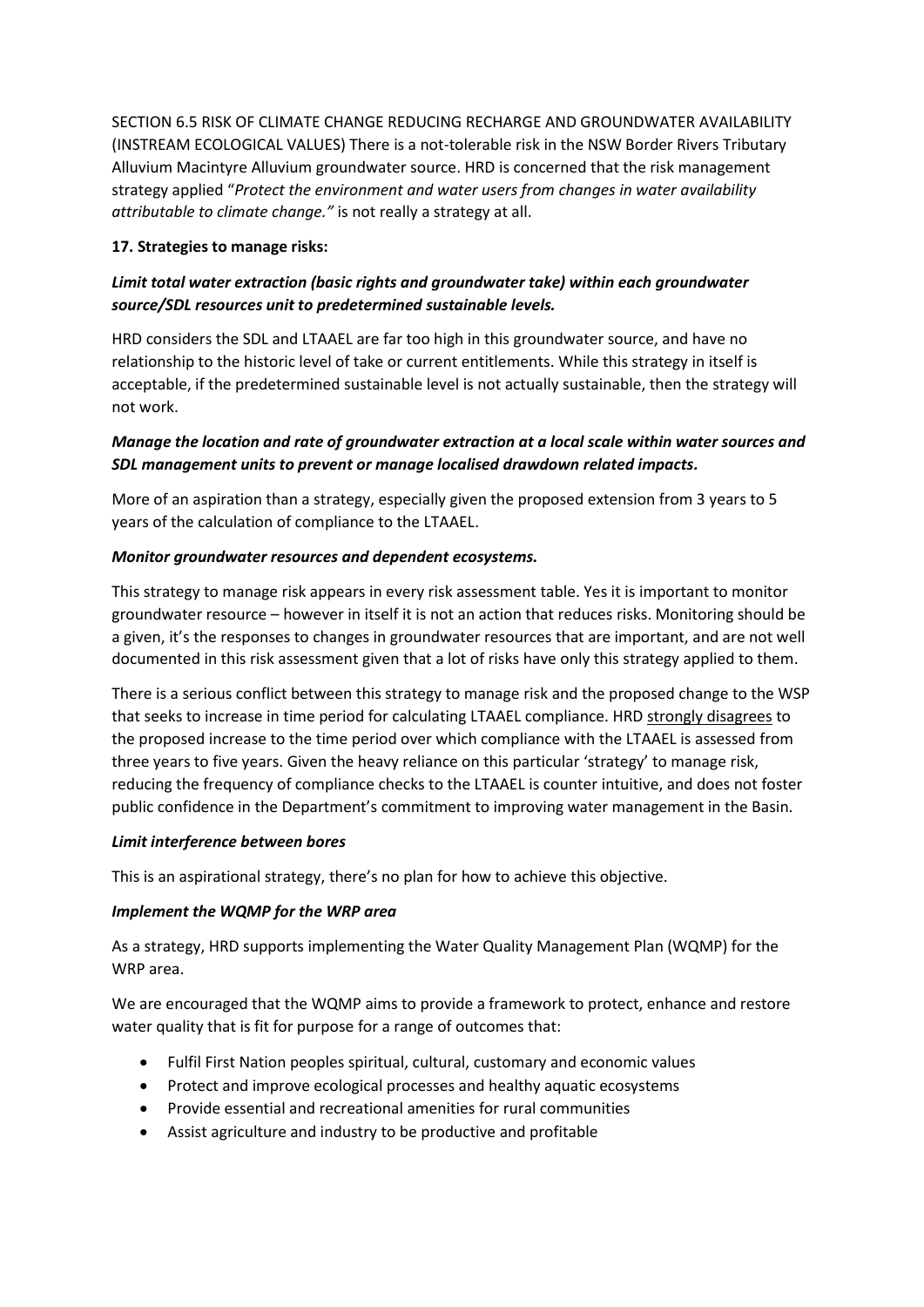However we are not convinced that the proposed changes to the WSP would support the objectives of the WQMP.

# *Protect the environment and water users from changes in water availability attributable to climate change.*

This strategy is very vague, and is more of an aspiration without any detail as to how the environment and water users would be protected from the impacts of climate change.

Little is known globally about the impact climate change will have on groundwater supplies.

"Climate change and variability have directly and indirectly affected, and will continue to affect, groundwater quantity and quality in many complex and unprecedented ways.

Future climate change will affect recharge rates and, in turn, the depth of groundwater levels and the amount of available groundwater.

Reduced river flow in dry periods will influence the groundwater exchange directly and can also lead to more groundwater abstraction as river water is less available

…small, shallow unconfined aquifers respond more rapidly to climate change"<sup>2</sup>

Climate change is currently having a negative impact on the amount of recharge to shallow aquifers. There is a significant lack of modelling and study in this area, and more needs to be done by governments globally to understand the level of risk future climate change will pose to groundwater reserves.

Given the many complex ways climate change could negatively impact on groundwater reserves, HRD considers this 'strategy' must be significantly developed if it has any chance of protecting us all from the impacts of climate change to water availability.

## *Minister may limit access to or use of basic landholder rights*

Basic landholder rights (BLR) bores are un-licenced and unmetered and there are no restrictions on the number of BLR bores, and the risks to all areas in the plan of BLRs reducing groundwater availability is in the 'not-tolerable' range – a stronger strategy is required.

The word 'may' is no guarantee that a Minister will take strong enough steps to manage this risk.

## *Limit the location and rate of extraction in the vicinity of high priority GDEs.*

There are serious and direct contradictions between this strategy to minimise risk and the proposed rule change in the WSP:

- Cl 38(1): Reducing the minimum set back from 500m to 200m of any other high priority groundwater-dependent ecosystem shown on the High Priority Groundwater-Dependent Ecosystem Map
- Cl 38 (2): exemptions from the 200m set back are broad, and include if the supply work is used solely for basic landholder rights.
- Cl 38 (3): is a complete contradiction within itself, and in effect puts doubt on the content of the High Priority Groundwater-Dependent Ecosystem Map.

**.** 

<sup>2</sup> Climate change impacts on groundwater and dependent ecosystems [http://www.graphicnetwork.net/wp-content/uploads/2014/09/Klove\\_etal\\_2013\\_JoH.pdf](http://www.graphicnetwork.net/wp-content/uploads/2014/09/Klove_etal_2013_JoH.pdf)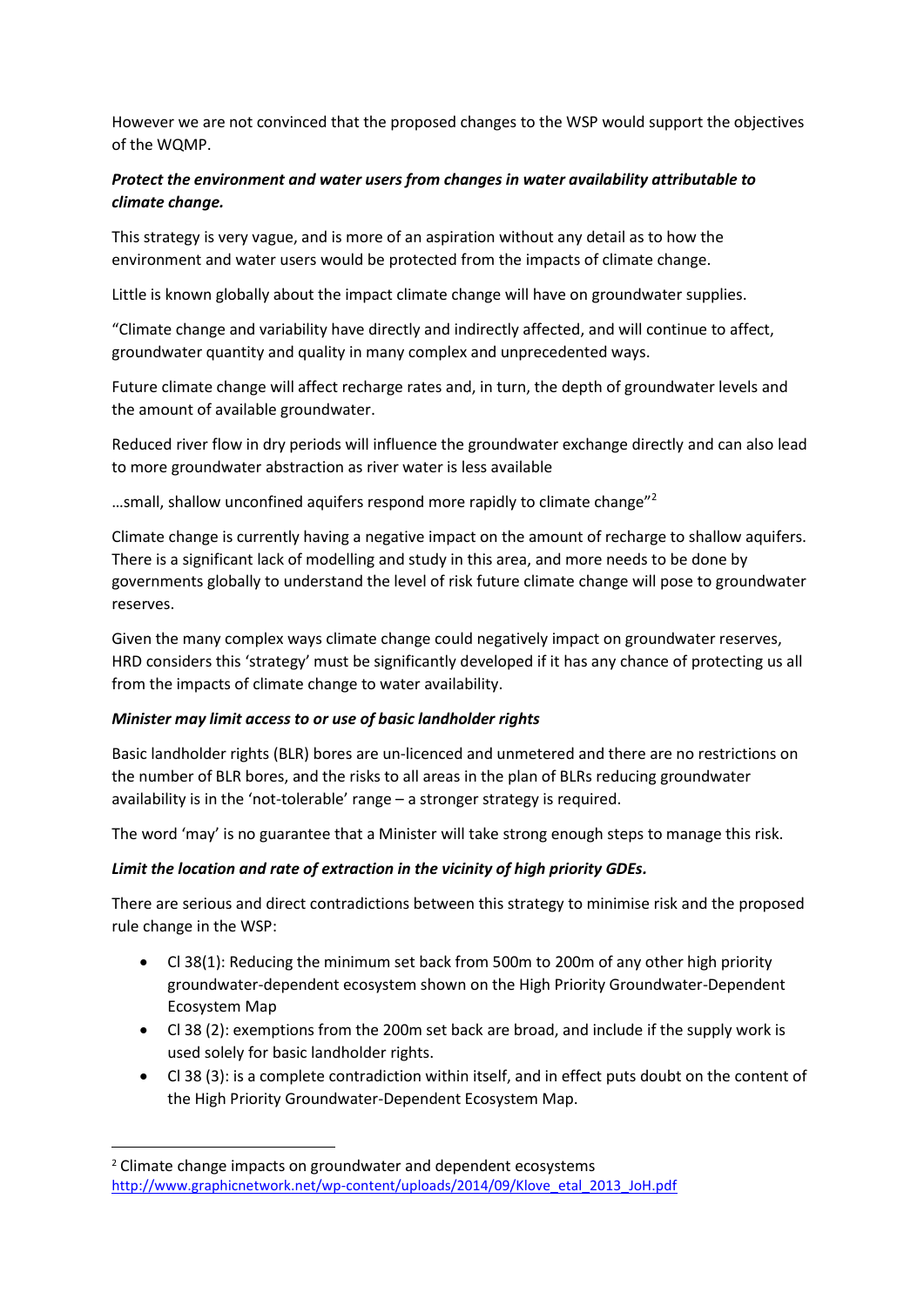- Cl 40: decreases the basic landholder rights bore setback from 200m to 100m from drawdown to GDEs.
- Cl 40 (2) (b): allows 'minimal' impact on GDEs which is not acceptable. No impact should be allowed.
- Cl 41: replacement bores should be at least 200m from high priority GDE's.

HRD is strongly opposed to the proposed changes to the WSP as above, and is very concerned that these proposed changes are in direct contradiction to the intent of the quoted strategy to manage risk.

# *Limit impacts of groundwater extraction on surface water flows and surface / groundwater hydraulic relationships.*

This strategy is very general, more of an aspiration than a strategy in and of itself.

HRD is concerned at the lack of science and understanding of connectivity within the NSW GAB Shallow groundwater source to surface water and other deeper groundwater sources. There are references within the WRP that indicate connectivity to surface water and other groundwater sources – however the draft WRP maintains that this groundwater source does not have significant hydrological connectivity to surface waters or adjacent groundwater sources.

# **Chapter 4: environmental water, cultural flows and sustainable management**

# **19. Protection of environmental water:**

HRD considers the proposed change to the way planned environmental water is specified in the water sharing plan – mainly removing the reference to recharge – constitutes a reduction in 'net' planned environmental water. The Murray Darling Basin Plan (the Basin Plan) 10.28 states: "No net reduction in the protection of planned environmental water."

Recharge water ensures the integrity and helps maintain water quality of an aquifer, and must continue to be protected.

HRD strongly opposes the removal of protection of recharge by changing the definition of planned environmental water. We consider this proposed change would regress the health and resilience of the aquifer, not enhance it, thereby falling short of the requirements of the Basin Plan.

## **20. Cultural connections to groundwater and the protection of Indigenous values and uses:**

Given the serious concerns outlined above in **13. Consultation**, it's difficult for HRD to have confidence that there was appropriate consultations with First Nations groups in the preparation of this draft WRP.

Without proper consultation having occurred, HRD has concerns that Cultural connections to groundwater and the protection of Indigenous values and uses have not been given enough consideration.

## **21. Other comments**

## **Connectivity:**

HRD is very concerned about the serious knowledge gaps to do with hydrological connectivity to surface water and adjacent groundwater sources in the water source area.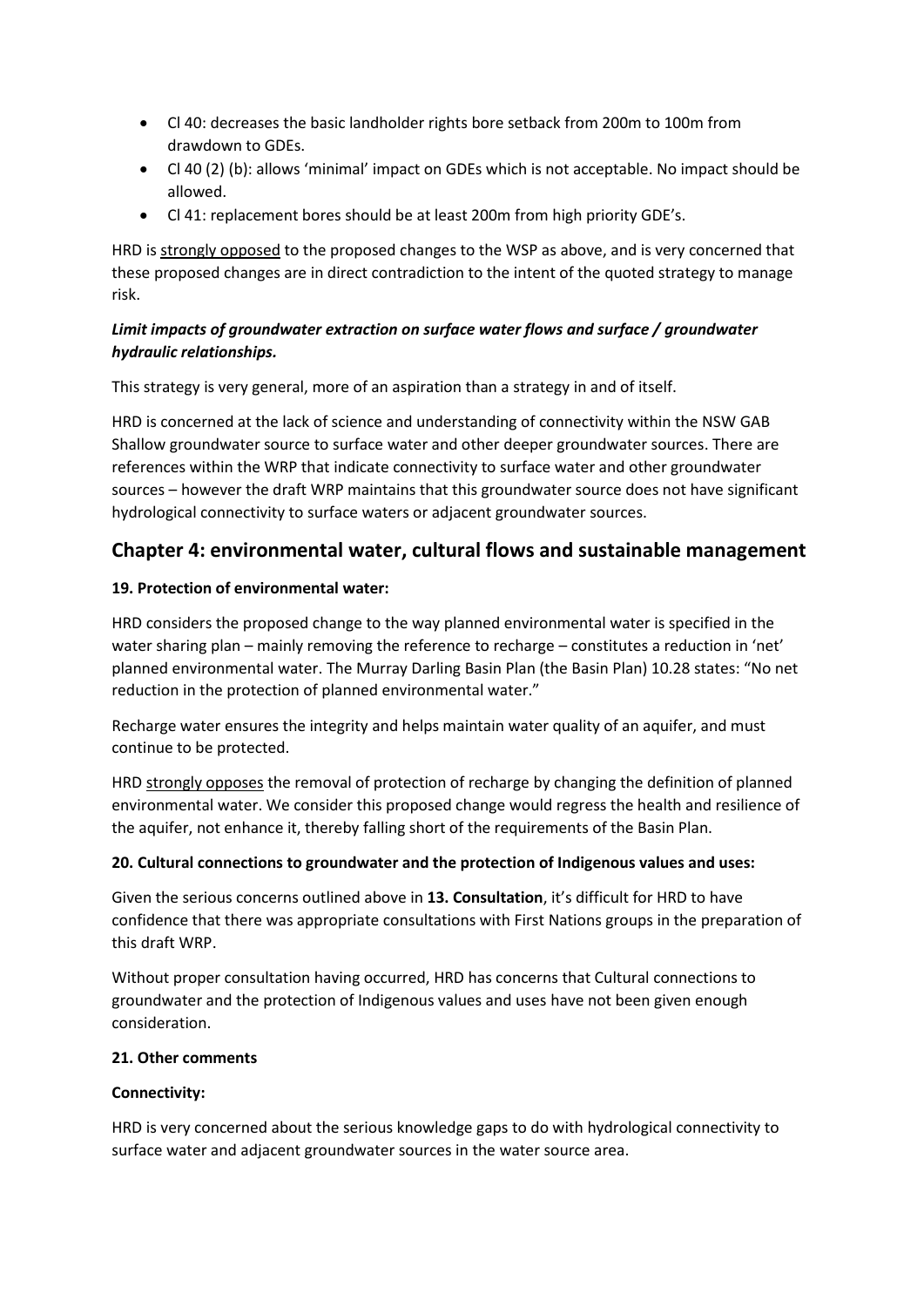This draft WRP asserts that this groundwater source does not have significant hydrological connectivity to surface waters or adjacent groundwater sources, however there are contradictory elements to the WRP that would indicate that it does.

- To quote the draft WRP "Groundwater sources generally store large volumes of water that may have accumulated over thousands of years. This stored water is also replenished from time to time by rainfall, river and flood flows, and through flow from other groundwater sources."
- It also states that limits to extraction have been determined with consideration of historic extraction and groundwater levels, rainfall and groundwater connectivity to streams.
- Description of the Surat resource unit says there is expected to be more continuity in the distribution of local aquifers connected with the major rivers.
- Occasional low salinity water in isolated pockets near the Macquarie, Baron and Gwydir Rivers indicates a level of connectivity with surface water.

The importance of this connectivity during periods of intense and prolonged drought is significant in regard to maintaining the ecological values of base flows, instream health and riparian vegetation. This importance will only become greater as the impacts of climate change continue to occur.

HRD does not support the basis of the draft WRP that this groundwater source does not have significant hydrological connectivity to surface waters or adjacent groundwater sources.

## **Recharge:**

More needs to be done to recognise and protect:

- Areas of recharge from rainfall and downward leakage from rivers.
- Areas of discharge wetlands, mound springs.

Putting aside the contradictory information about the hydrological connectivity in the water source in this WRP, and assuming there isn't significant connectivity and that the source contains water accumulated over thousands of years, then that places extra importance on the protection of recharge.

Recharge from floodwater plays an important role in topping up this aquifer system. The environmental impact of floodplain harvesting on recharge to the GAB Shallow groundwater source in the overlying NSW Border Rivers, Gwydir, Namoi, Macquarie and Barwon-Darling catchments must be assessed.

HRD considers the knowledge gaps around floodplain harvesting volumes and impacts, and recharge mean this draft WRP will not satisfy the requirements of the Basin Plan.

HRD strongly opposes the proposed removal of the protection of recharge by changing the definition of planned environmental water as specified in the WSP.

## **Groundwater Dependent Ecosystems (GDEs):**

A significant number of very high value GDEs occur in the WRP area. These include wetlands listed under Ramsar and the Directory of Important Wetlands in Australia, karsts, springs, endangered ecological communities, threatened species, Basin target vegetation, extensive riparian vegetation corridors and base flows.

Proposed rule changes as listed below increase the risk to GDEs, not reduce the risk: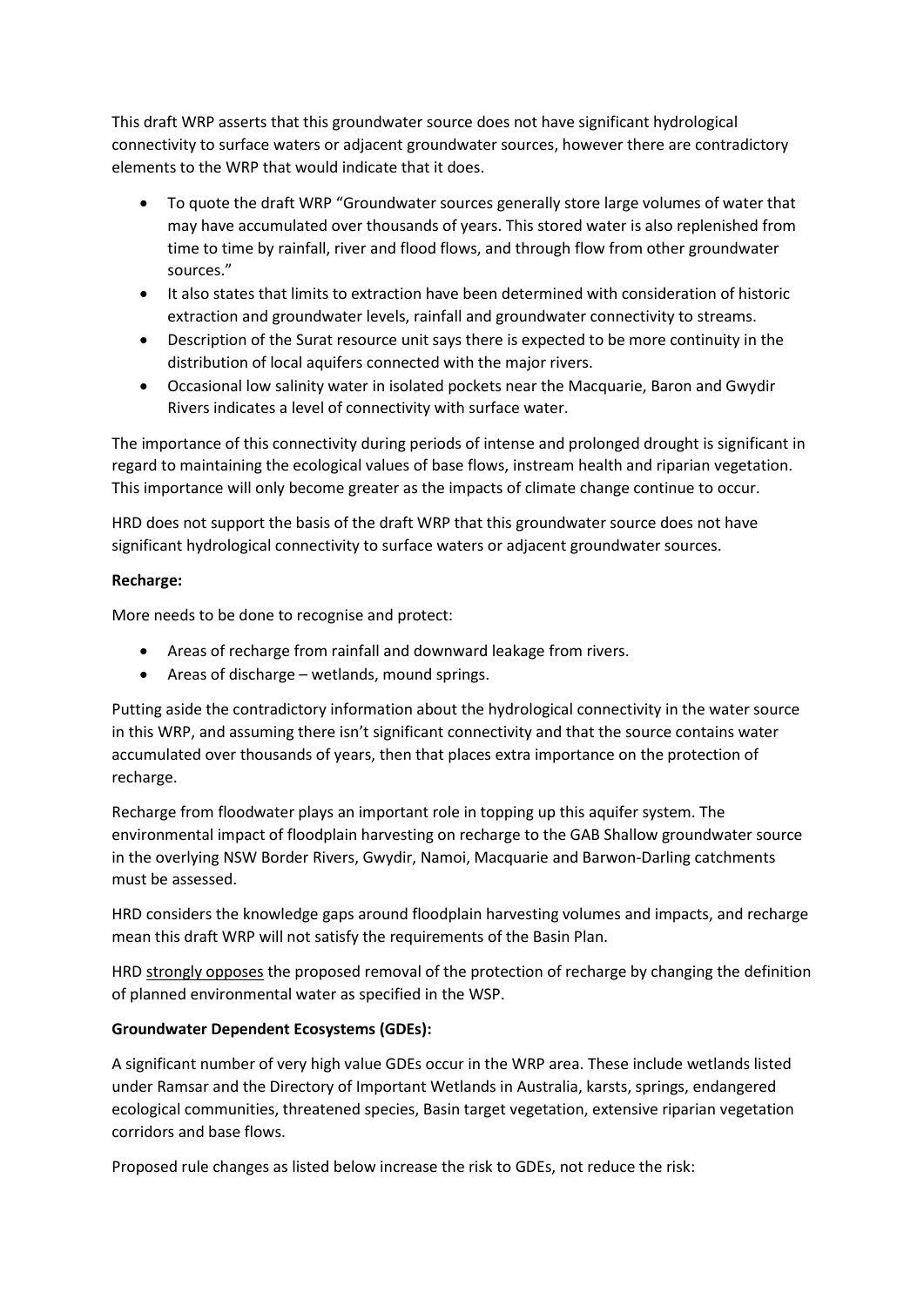- Cl 38(1): Reducing the minimum set back from 500m to 200m of any other high priority groundwater-dependent ecosystem shown on the High Priority Groundwater-Dependent Ecosystem Map
- Cl 38 (2): exemptions from the 200m set back are broad, and include if the supply work is used solely for basic landholder rights.
- Cl 38 (3): is a complete contradiction within itself, and in effect puts doubt on the content of the High Priority Groundwater-Dependent Ecosystem Map.
- Cl 40: decreases the basic landholder rights bore setback from 200m to 100m from drawdown to GDEs.
- Cl 40 (2) (b): allows 'minimal' impact on GDEs which is not acceptable. No impact should be allowed.
- Cl 41: replacement bores should be at least 200m from high priority GDE's.

HRD does not support that the proposed rules in the WSP will protect high value GDEs in this groundwater source.

# **Operation of water allocation accounts:**

HRD strongly disagrees with Cl 33 (3)(a) allowing 1.25ML per unit share access licence share component in the GAB Surat Shallow groundwater source. The unit per share should not exceed 1ML.

# **Chapter 5: take for consumptive use**

**.** 

# **22. Annual actual take: 23. Annual permitted take: 24. Sustainable diversion limit compliance:**

The proposed LTAAELs in this draft WSP are substantially higher than the volume of water currently permitted to be extracted under access licence entitlements and basic landholder rights in each of the groundwater sources.

HRD considers the SDL/LTAAEL for the GAB Shallow water source needs to be reviewed and lowered. We believe this high allowable take will be damaging to high priority GDEs, including the Ramsar listed Macquarie Marshes, Gwydir Wetlands, Narran Lakes and Paroo Wetlands.

HRD does not support the LTAAEL in Cl 23, we assert the volumes are too large to be sustainable, even without the impacts of climate change on groundwater and GDEs, of which very little is studied and understood. "Given that inland waters are already among the most heavily human-impacted environments, climate change represents an additional and severe threat to freshwater ecosystems, altering their fundamental ecological processes and species distributions"<sup>3</sup>

HRD does not support the 1.25 ML per unit share for access licences in the Surat resource unit, the water account debit must not exceed 1 ML per unit share. We do not support carry over on any licence in this groundwater source.

HRD is happy to support that triggers for requiring action to ensure compliance with the LTAAEL remain at 5%.

<sup>&</sup>lt;sup>3</sup> Climate change impacts on groundwater and dependent ecosystems [http://www.graphicnetwork.net/wp-content/uploads/2014/09/Klove\\_etal\\_2013\\_JoH.pdf](http://www.graphicnetwork.net/wp-content/uploads/2014/09/Klove_etal_2013_JoH.pdf)